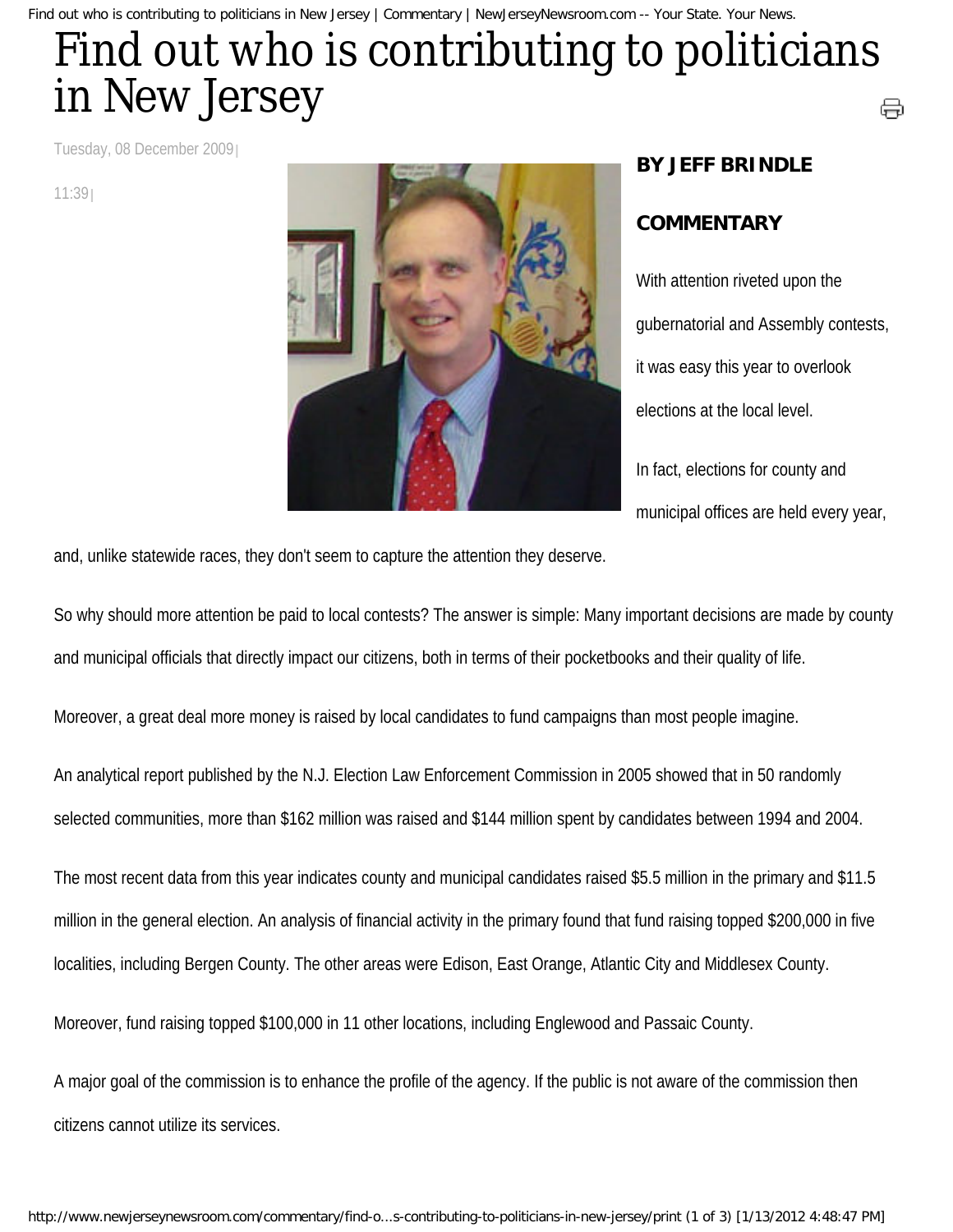Therefore, ELEC is moving aggressively to ensure transparency of campaign financial activity at every level of government and among every entity involved in the process.

That's why the commission recently unveiled a local candidate-contributor database. This project, which builds upon the legislative and gubernatorial databases, allows for citizens to undertake a search for contributors who have contributed to municipal and county candidates.

All a citizen has to do is key in the name of an individual, business or political entity, and a list of all contributions made by the donor will appear, local as well as statewide. No more must citizens search laboriously through individual reports to see who gave to mayoralty, council, county executive and freeholder candidates.

There is another important benefit to this initiative, and that is in regard to pay-to-play laws. This local database will make it infinitely easier to monitor donations by individuals and businesses that receive public contracts.

In 2008, for instance, county officials awarded more than \$400 million in contracts, while municipalities handed out almost \$800 million in public work. This new database will make it easier to monitor compliance with pay-to-play laws and to uncover violations of these laws.

This new local database initiative is a first step, but it's an important step. The long-term goal is to make contributor information involving municipal party committees, PACs, school board candidates and fire district candidates available in searchable form.

But, for now, it is believed that the commission is moving in the right direction to enable citizens, journalists and academics to be informed to the greatest extent possible about who is giving what and to whom at every level of government.

Certainly, there is a First Amendment right to contribute to political campaigns and adequate funding of campaigns allows candidates to get their message out to the voters, which in turn fosters more competitive elections.

But at the same time, the public has a right to know who is underwriting the campaigns, not only at the state level, but at the local level as well.

This local contributor database goes far toward accomplishing this goal as well as engendering trust in government through